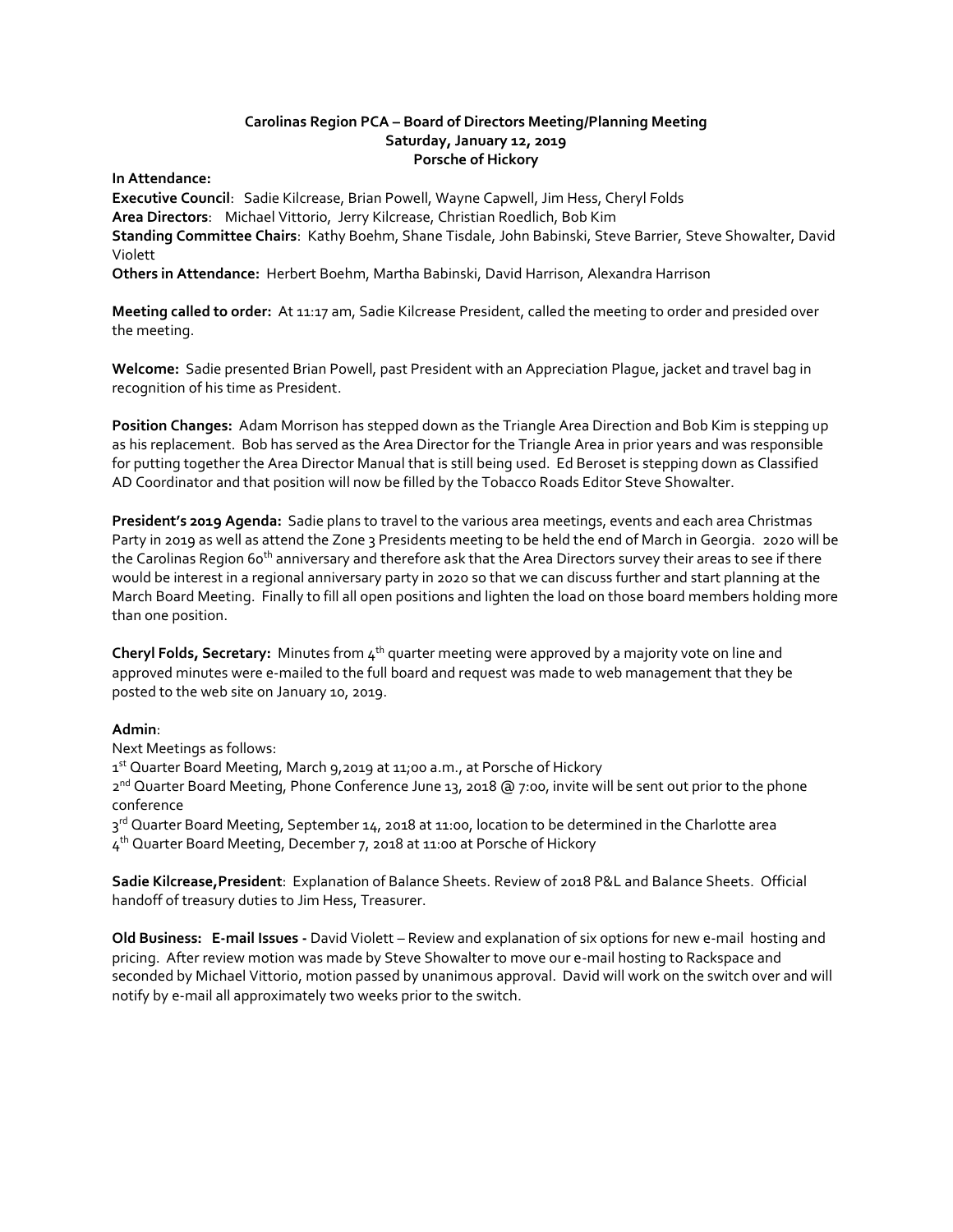#### **2019 Planning & Budget Review:**

Autocross – Wayne Capwell Planning: Five events are on the calendar for 2019 as follows: May 5, 2019 – Greensboro, NC June 9, 2019– Laurens SC – Michelin Proving Grounds July 14, 2019 – Greensboro, NC August 18, 2019 – Laurens SC – Michelin Proving Grounds October 12, 2019 – Greensboro, NC – in conjunction with Oktoberfest

Budget: Review of 2019 Autocross Budget.

**Motion:** Motion made to approve the AutoCross Budget as written by Jerry Kilcrease, seconded by Michael Vittorio, motion passed by unanimous board approval.

Drivers Education – John Babinski Planning: The following dates are set for the DE 2019 season: Winter Seminar set for January 20, 2019 First DE set for March 16-17, 2019 at CMP with instructor clinic to be held on March 15,2019 Second DE set for September 7-8, 2019 at CMP. Third DE set for November 22-24, 2019 at VIR

Budget: Review of 2019 Drivers Education Budget.

**Motion:** Motion made to approve the Drivers Education Budget as written made by Brian Powell, seconded by Shane Tisdale, motion passed by unanimous board approval.

Fall Tour – Michael Vittorio, Event Chair

Planning:

Planning a three-day Fall Tour event which will return to the Ridges Resort November 1-3, 2019. Will stick to the same format as in prior years. Planning to open the event to approximately 104 people as the resort only has 55/56 rooms.

#### Budget:

Review of 2019 Budget for Fall Tour **Motion:** Motion made to approve the Fall Tour Budget as written by Shane Tisdale , seconded by John Babinski, motion passed by unanimous board approval.

Goodie Store – Kathy Boehm

Budget:

Review of 2019 Budget

**Motion:** Motion made to approve the Goodie Store Budget as written by Jerry Kilcrease, seconded by Steve Showalter, motion passed by unanimous board approval.

Sommerfest – Sadie Kilcrease & Jerry Kilcrease for Marty Barrett Planning:

Sommerfest will be held in Pinehurst May 24-26, 2019 in conjunction with the Sandhills Motoring Festival at the Little River Resort. Tentative schedule of events for the 3 days has been set. Registration will open February 1, 2019 through Club Registration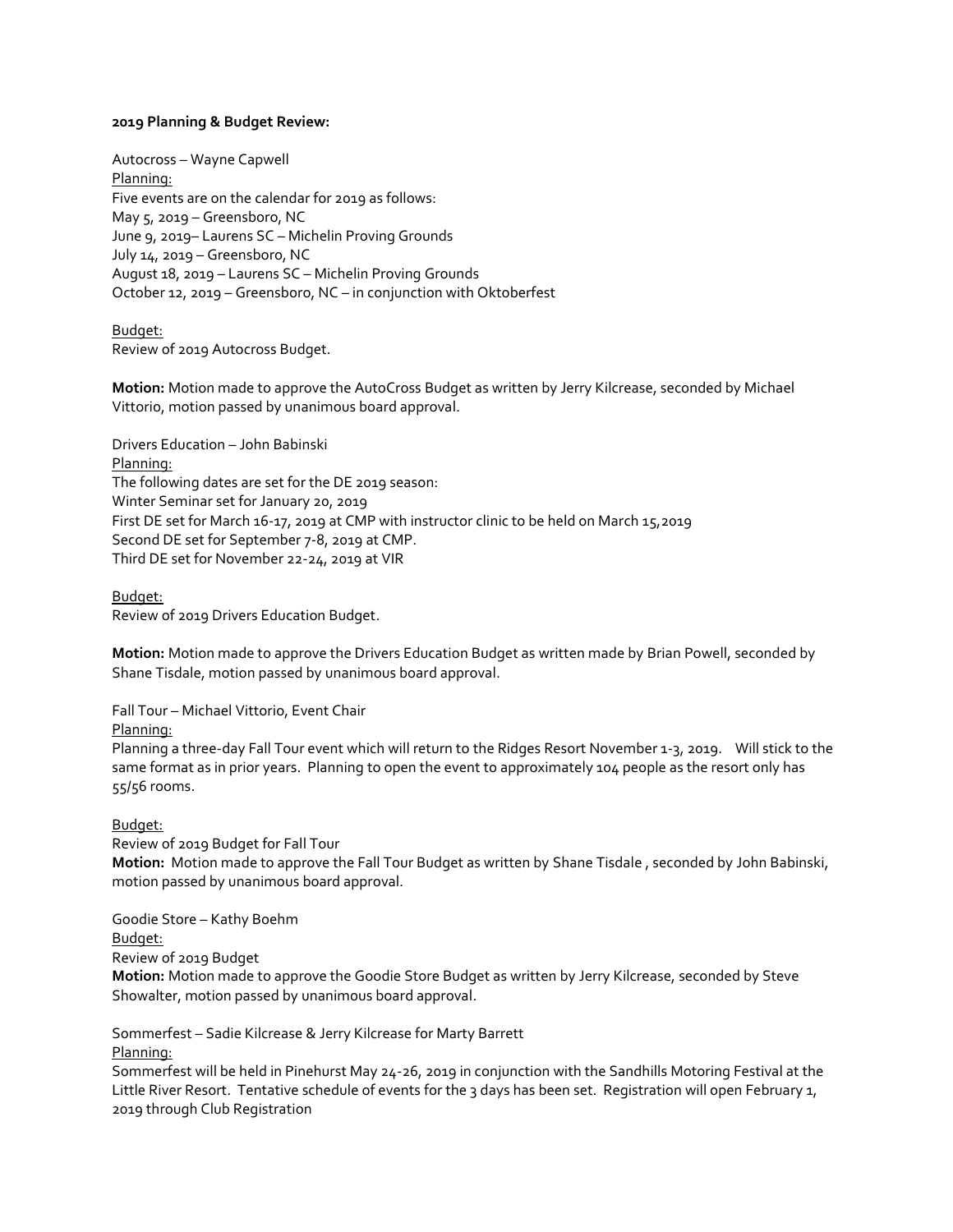Budget:

Review of Budget for 2019 Sommerfest Event **Motion:** Motion made to approve the Sommerfest Budget as written by Brian Powell, seconded by Wayne Capwell, motion passed by unanimous board approval.

Tobacco Roads – Steve Showalter

Budget:

Review of 2019 Budget for Tobacco Roads **Motion:** Motion made to approve the Tobacco Roads Budget as written by John Babinski, seconded by Shane Tisdale, motion passed by unanimous board approval.

Board Budget Overview – Jim Hess

Review of full Board Budget

## **Motions:**

Motion made to increase the cost for name badges given to members attending events in 2019 to include the Tri-Region Spring Tour made by Cheryl Folds, seconded by Shane Tisdale, motion passed by unanimous board approval.

Motion made to increase the cost of web hosting to cover the cost of the new e-mail hosting service made by Shane Tisdale, seconded by Michael Vittorio.

Motion made to approve the Board Budget with amendments as noted by motions approved above made by Michael Vittorio, seconded by Shane Tisdale, motion passed by unanimous board approval.

# **Area Event Planning:**

Hickory – Michael Vittorio – Currently working on schedule for 2019, no dates set yet.

Lake Norman – Christian Roedlich – Currently working on schedule for 2019, no dates set yet, planning some drives and early December Christmas Party.

Triad – Jerry Kilcrease: Triad Areas 2019 dates as follows: February 23, 2019 Tech Session as Porsche of Greensboro April 20, 2019 joint dine and drive with the Sandhills Area May 18, 2019 Joint picnic with the Hickory Area at the Greenstreet Campground in Traphill, NC July 20, 2019 Porsche Corral car show at the American Children's Home June 21-23, 2019 Roads and Rails October 12, 2019 Oktoberfest December 3, 2019 Christmas Party

Triangle – Bob Kim – Currently working on schedule for 2019, no dates set yet. Planning 3 or 4 events and working with Adam Morrison to complete the transition.

Upstate – Shane Tisdale for Robert Rainer – Current dates on the calendar are: February 2, 2019 Chili Cookoff at Pro Tech February 16, 2019 Love Run Drive to Pisgah Brewery

New Business:

Reminder that when money is being collected for a Regional or Area Event the registration is to be with Club Registration.